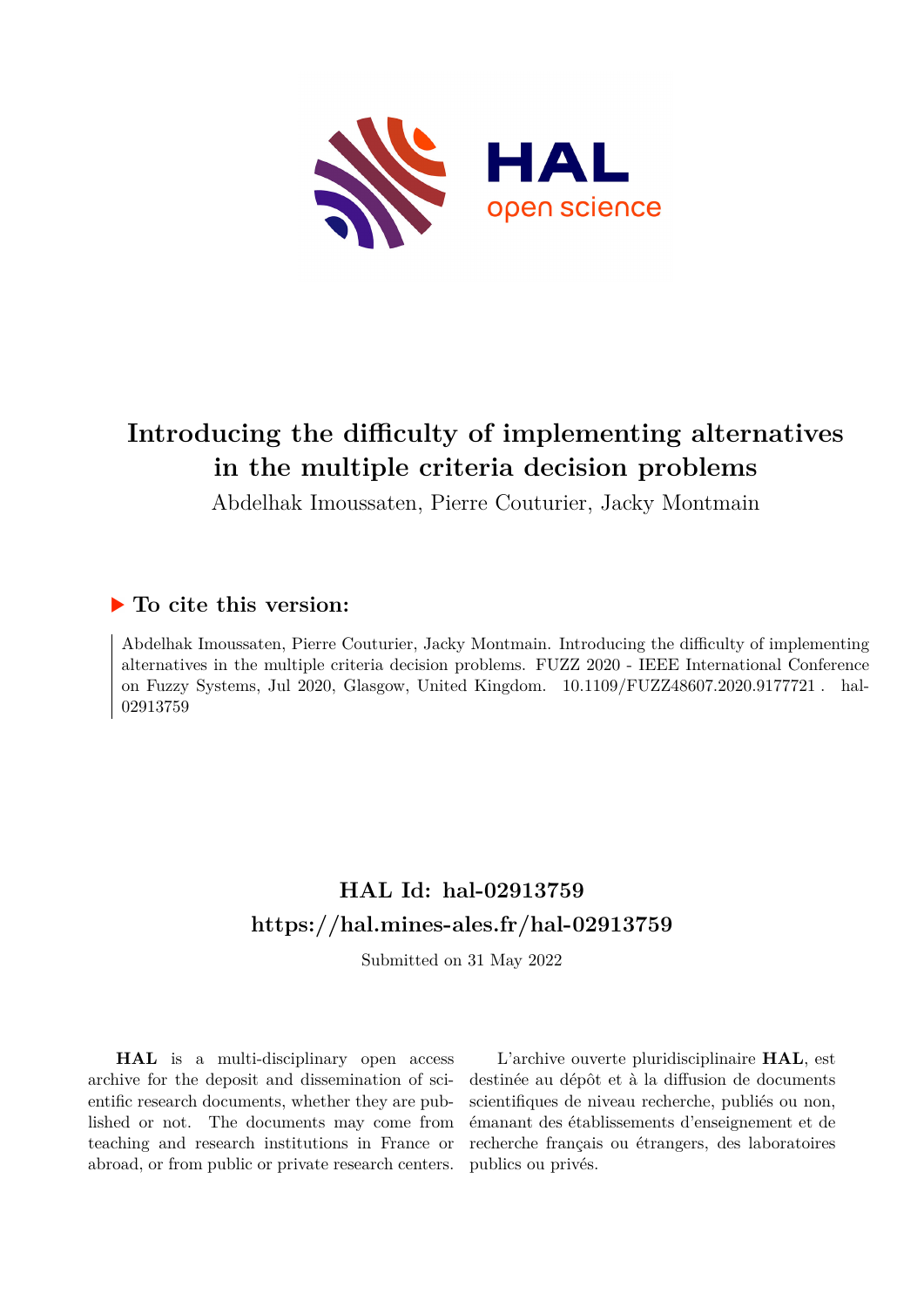# Introducing the difficulty of implementing alternatives in the multiple criteria decision problems

1 st Abdelhak Imoussaten *EuroMov Digital Health in Motion Univ Montpellier, IMT Mines Ales* Ales, France ORCID: 0000-0002-1292-2681

2 nd Pierre Couturier *Laboratoire des Sciences des Risque (LSR) IMT Mines Ales* Ales, France pierre.couturier@mines-ales.fr

3<sup>rd</sup> Jacky Montmain *EuroMov Digital Health in Motion Univ Montpellier, IMT Mines Ales* Ales, France ORCID: 0000-0003-0918-5788

*Abstract*—In this paper we propose methods that can help the decision-makers to find a compromise between willingness to do and ability to do by introducing the difficulty considerations in the multiple criteria decision analysis problems. Two problems are considered: ranking alternatives and improving existing solution. Usually, in the classical approaches of multiple criteria decision analysis, only the degree of satisfaction is considered to compare alternatives. However, sometimes a good alternative is difficult to implement by a decision-maker even if he spends necessary cost for it. First we give the definition of the concept of difficulty function, then we show how to introduce it in decision problems using operators based on fuzzy measures. This allows us to consider interactions between criteria under two aspects: 1) the overall satisfaction resulting from the simultaneous satisfaction or not of certain criteria; 2) the overall difficulty resulting from the difficulty or not of satisfying certain criteria simultaneously. After that, we present two examples of the difficulty function assessment in the case of a non-linear model. Finally, we propose an illustration concerning the problem of managing the students effort when improving their scores on a set of subjects. This illustration focus on the extension of the concept of worth index which quantifies the gain of improvement related to a subset of objectives when it is difficult to improve all the objectives simultaneously.

*Index Terms*—multiple criteria decision analysis, fuzzy measure, Choquet integral, preference modelling, difficulty modelling.

#### I. INTRODUCTION

The aim of Multiple Criteria Decision Analysis (MCDA) methods is to facilitate to the decision-maker (DM) the difficult task of comparing a set of alternatives when several point of view (criteria) should be tacking into account. In this work we focus on the MCDA methods derived from Multi-Attribute Value Theory (MAVT) that are based on a scoring procedure using a value function representing the DM preferences.

More precisely, let us consider a set of alternatives  $A =$  $\{a_1, a_2, \ldots, a_m\}$  and a set of attributes N. For each  $i \in N$ , the  $i^{th}$  attribute measures the extend to which an objective is satisfied and takes its values in a space  $X_i$ . Each alternative in  $A$  is associated with the vector of its evaluation on the attributes of  $N$ . To simplify notations, we consider  $\mathcal{A} \subseteq X = \prod$  $\prod_{i \in N} X_i$ . The DM has preferences over elements of  $X$  but generally it is difficult to express them. Let us consider that  $(X, \geq)$  represents the preferences of the DM over X where  $\succeq$  represents a binary relation such that for  $x, y \in X$ ,  $x \succeq y$  means that the DM prefers x to y. The aim of MAVT [1] is to find a value function  $v : X \to \mathbb{R}^+$  that represents these preferences such that:

$$
\forall x, y \in X, \ x \succeq y \Leftrightarrow v(x) \ge v(y). \tag{1}
$$

When the binary relation  $\succeq$  is a *weak order* and respects the *weak preference independence* of the attributes [2], the authors of [3] state that:

$$
\forall x \in X, \quad v(x) = F(v_1(x_1), ..., v_n(x_n)) \tag{2}
$$

where  $F : \mathbb{R}^n \to \mathbb{R}$  increases in all its arguments and  $v_i : X_i \rightarrow \mathbb{R}^+$  is a value function that represents the DM's preferences on attribute  $i, i \in N$ . The *weak preference independence* assumption simplifies the assessment of v by assessing  $v_i$  for a single attribute independently (the other attributes are fixed at arbitrarily selected values) [2]. An interesting candidate for the operator  $F$  is the Choquet integral [4] related to a fuzzy measure [5] that allows modelling interactions between attributes [6] [7] and is a generalisation of numerous well-known operators such as the weighted average operator, the ordered weighted average, etc.

When  $v_i$ ,  $i \in N$  and F are known, one can determine a value  $v(a)$  for each alternative  $a \in A$ . Then, we can rank the alternatives in  $A$  as follows:

$$
v(a_{\sigma(1)}) \le v(a_{\sigma(2)}) \le \ldots \le v(a_{\sigma(m)})
$$

$$
a_{\sigma(1)} \preceq a_{\sigma(2)} \preceq \ldots \preceq a_{\sigma(m)}
$$

where  $\sigma$  is a permutation over the set  $\{1, 2, \ldots, m\}$ .

The value  $v(a)$  quantifies the extend to which the alternative  $\alpha$  satisfies all the objectives of the DM. When  $\alpha$  has a higher value  $v(a)$  than another alternative b this does not signify in all situations that  $a$  is more attractive for the DM than  $b$ . Indeed, for example, if the implementation of the solution  $\alpha$  requires to move from the actual solution  $a_0$  to a and this move is economically or technically more difficult than the move from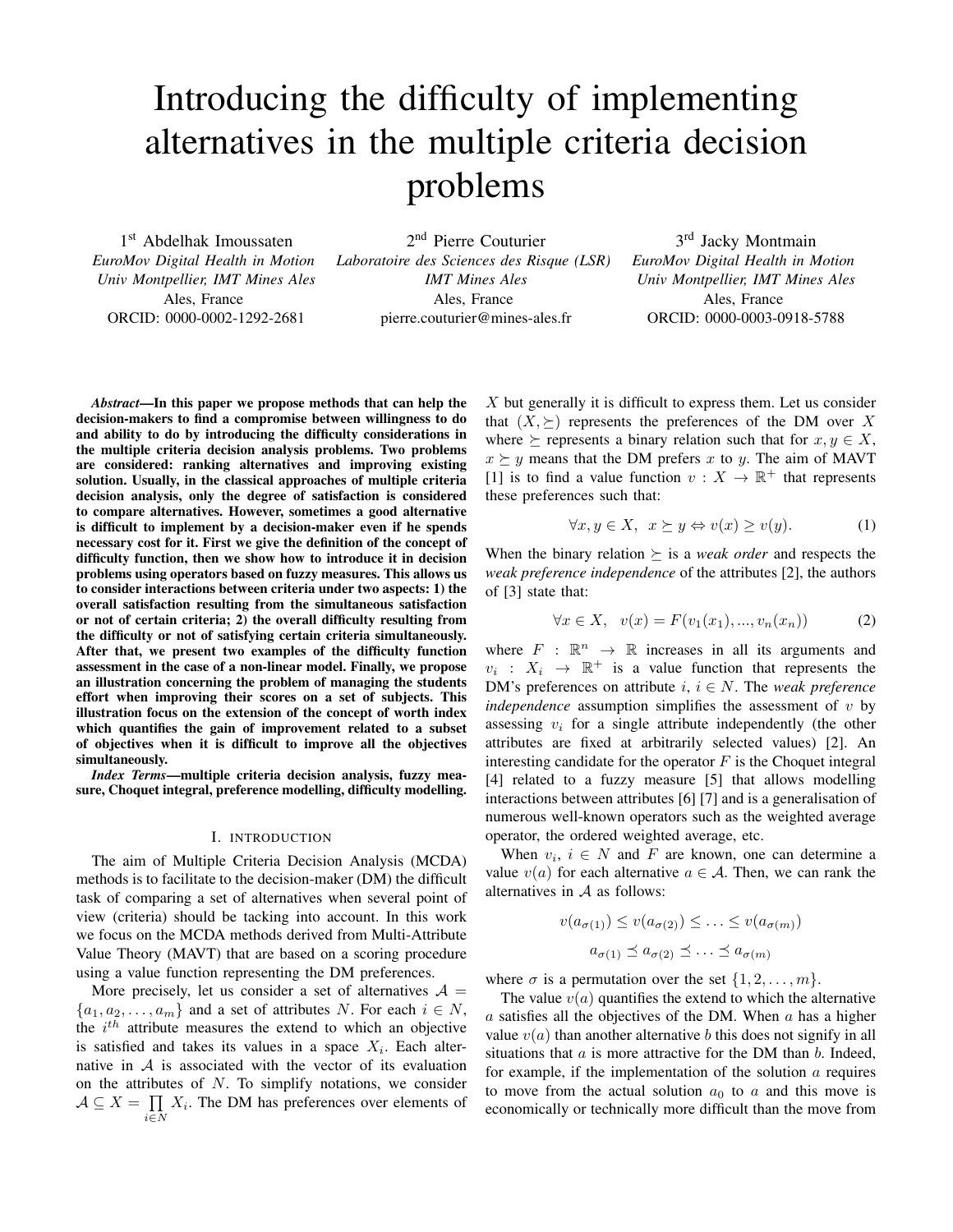$a_0$  to b, b could then be more attractive for the DM. Consequently, we think that the pair constitutes by the satisfaction of an alternative and its difficulty of implementation should be simultaneously taken into account to rank the alternatives of A.

While the economic difficulty analysis decides whether or not ("go" or "no go" decision), the project objectives can be achieved in the given time given the costs constraint, the analysis of technical difficulty is less well defined. It tends to prove that a solution can be developed taking into account the available technology and the resources required. The authors of [8], distinguish several meanings of the technical difficulty analysis: the analysis of the acceptable or unacceptable consequences of alternatives, the evaluation of the viability of a solution under boundary conditions, the selection among creative ideas of solutions satisfying the operational conditions. In this paper, the meaning of difficulty is close to latest meaning related to operational constraints. The difficulty analysis considered in the paper concerns the quantification of the extend to which it is difficult to move from the actual solution  $a_0$  to an alternative  $a \in A$ . Few works address the problem of ranking alternatives in a multiple criteria decision analysis problems while integrating into the decision model difficulty considerations. For example, the authors [9] consider the difficulty to move between each pair of alternatives in  $A$ which requires a large amount of information that may be unavailable.

A more general problem is when the set of alternative  $A$  is infinite. This is a multi-objective optimisation problem that consists in finding the optimal improvement of  $a_0$ , maximizing  $v$ , while respecting the difficulty constraints. Some works dealing with this problem try to determine which subobjectives to improve first in order to guarantee the maximum gain [10] [11] [12] [13] [14] [15]. In this works the difficulty considered is related either to the cost of improvement or probability/possibility of realisation of such an improvement.

In this paper we propose to introduce the assessment of the alternatives' difficulty in the previous MCDA problems: the problem of ranking alternatives and the problem of improving an actual solution. More, precisely, we propose to represent the difficulty of implementing an alternative using a real function that quantifies the difficulty to move from the actual solution to it. Then we show how to build such a function based on a fuzzy measure.

The paper is organised as follows. In the second section we introduce the difficulty function. Then in the third section we introduce the difficulty function in the ranking problem and in the fourth section we introduce it in the improvement problem. In section five we give an illustration of the proposed approach concerning the problem of improving the results of a student.

#### II. DIFFICULTY FUNCTION

#### *A. Introductory example*

To explain the notion of difficulty introduced in this paper, let us start with a simple example concerning a candidate student who wants to improve his chances of being admitted

in a prestigious secondary school or university. The student's marks in the first half of the year are presented in Tab. I. The student knows that he should obtain an average greater

TABLE I STUDENT'S MARKS

| Subject                             | <b>Mathematics</b> | Physics | literature |
|-------------------------------------|--------------------|---------|------------|
| test score $x_i$                    |                    |         |            |
| linear model coefficient $\omega_i$ |                    |         |            |

or equal to 12, i.e.  $\sum_{ }^{3}$  $\sum_{i=1} \omega_i x_i \ge 12$ , in order to be accepted by his preferred school. Indeed, his preferred school uses a linear model to evaluate the students. Knowing that, what are the subjects' scores that the student must improve to reach this total? To answer the question we need to know the capabilities of the student to improve his mark in each course. If we know that the student can improve his score in physics until 15, he can improve his score in literature until 20 and whatever he does he can not obtain more than 12 in mathematics, then the strategy of the student is to undertake actions that focus on the improvement of the score on physics and literature instead of insisting to catch up in mathematics. Note that we treat the courses separately because of the linear model used by the school, i.e. no interactions are considered.

#### *B. Single objective difficulty*

Let us consider a set of alternatives  $A$  included in a space X. Let also consider a starting point  $x_0 \in X$ . In the same way as for the preference binary relation  $\succeq$ , we introduce the binary relation  $\leq_{x_0}$  where for  $x, y \in \mathcal{A}$ :

#### $x \leq_{x_0} y$  means that x is more difficult to implement than y starting from  $x_0$ .

If  $\trianglelefteq_{x_0}$  is a weak order over X, we can represent it using a real function, called in this paper difficulty function,  $d_{x_0}$ :  $X \rightarrow [0, 1]$  such that:

$$
x \leq_{x_0} y \text{ iff } d_{x_0}(x) \geq d_{x_0}(y) \tag{3}
$$

Fig. 1 gives an example of a possible difficulty function that could correspond to the previous example of student candidate. The function shows that the student could obtain easily a score in mathematics which is below  $8 = x_0$ ; the difficulty increase when he tries to obtain a score higher than 8 until 12; a score above 12 is completely infeasible for him.

Note that the higher is the degree of difficulty of an alternative the lower is the alternative attractive for the DM.

#### *C. Multi-objective difficulty*

Let us now consider the case of  $n$  objectives measured by *n* attributes with  $N = \{1, ..., n\}$ . For each  $i \in N$ , the  $i^{th}$ attribute takes its values in a space  $X_i$  and we denote  $X =$  $\prod X_i$ . Let us consider a vector start  $x^0 = (x_1^0, \dots, x_n^0) \in X$ . *i*∈*N* Let us consider that  $(X, \leq_{x^0})$  represents the difficulty relation over X for the DM. We can state the same equation as  $(1)$  to define the difficulty function in the case of multi-objective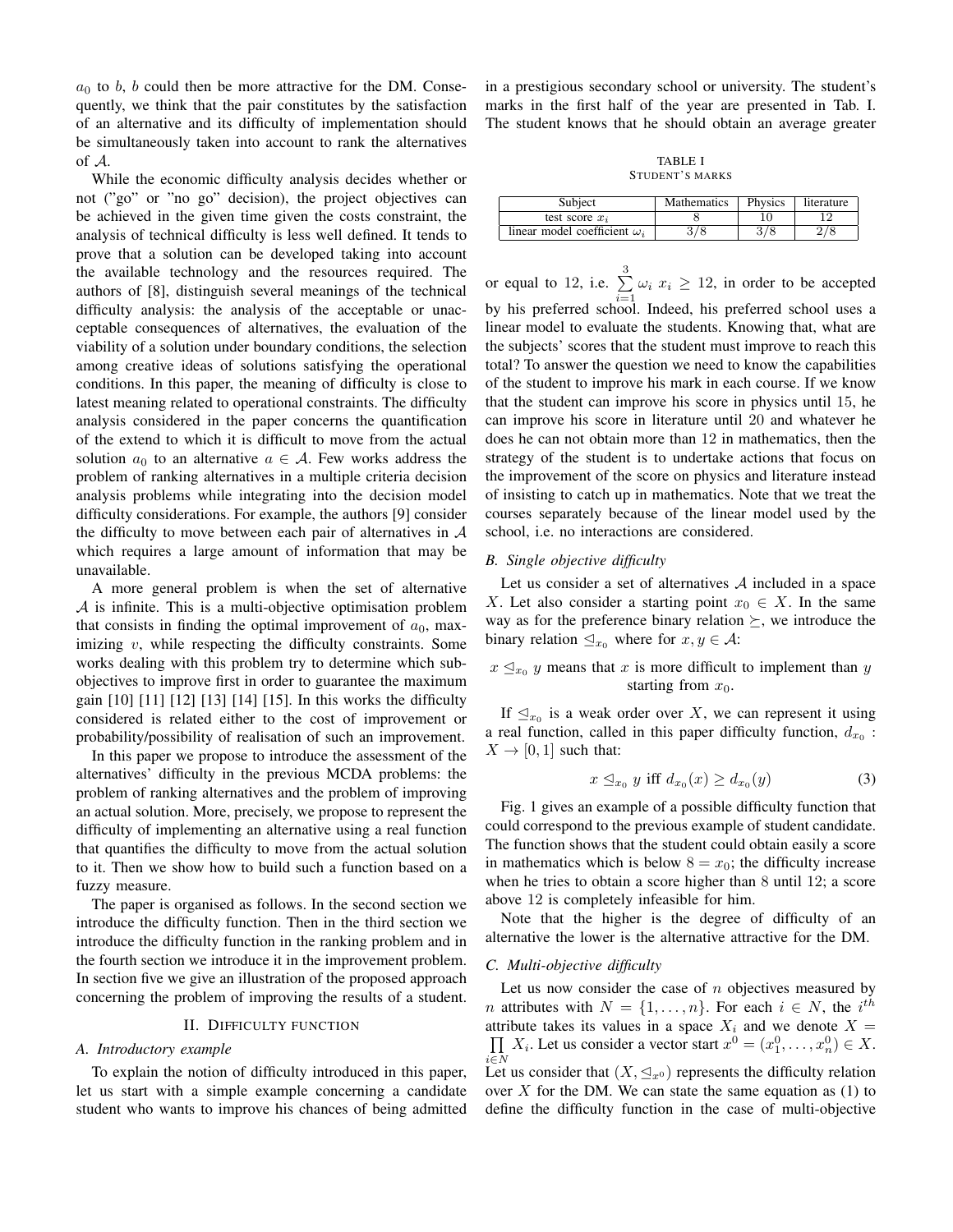

Fig. 1. Example of a difficulty function.

decision problem. Indeed, the aim is to find a difficulty function  $d_{x^0}: X \to [0,1]$  that represents the difficulty of implementing alternatives in X starting from  $x^0$  such that:

$$
\forall x, y \in X, \ x \leq_{x^0} y \Leftrightarrow d_{x^0}(x) \geq d_{x^0}(y). \tag{4}
$$

When the binary relation  $\leq_{x^0}$  is a *weak order* and respects the *weak difficulty independence* of the attributes,  $d_{x^0}$  can be stated as follows:

$$
\forall x \in X, \quad d_{x^0}(x) = G(d_1^0(x_1), \dots, d_n^0(x_n)) \tag{5}
$$

where  $G : \mathbb{R}^n \to \mathbb{R}$  increases in all its arguments and  $d_i^0: X_i \to [0,1]$  is the difficulty function related to attribute i starting from  $x_i^0 \in X_i$ ,  $\forall i \in N$ . The *weak difficulty independence* assumption can be stated in the same way as *weak preference independence* and it simplifies the assessment of  $d_{x^0}$  by assessing  $d_i^0$  for a single attribute independently (the other attributes are fixed at arbitrarily selected values). Here also we can consider the Choquet integral as a candidate for the operator  $G$ .

Finally, under the previous hypothesis, to determine  $d_{x0}$  one has just to determine  $d_i^0$ ,  $i \in N$  as in subsection II-B and determine the operator  $G$ . In section IV, we give two methods to determine  $d_{x^0}$ .

#### III. INTRODUCING THE DIFFICULTY FUNCTION IN MCDA PROBLEMS

Let us consider a set of attributes N. For each  $i \in N$ , the  $i^{th}$  attribute takes its values in a space  $X_i$  and we denote  $X =$  $\prod X_i$ . Let also consider a starting vector  $x^0$ . Furthermore, *i*∈*N* we consider that it exists two functions  $v : X \to \mathbb{R}^+$  and  $d_{x^0}$ :  $X \to \mathbb{R}^+$  verifying (1) and (4). In this section we consider that v and  $d_{x^0}$  take their values in the interval [0, 1].

#### *A. Ranking alternatives*

Let us consider a set of alternatives  $A = \{a_1, a_2, \ldots, a_m\}$ such that  $A \subseteq X$ . If one wants to rank the alternatives of A regarding the two objectives v and  $d_{x0}$ , we are then faced to a multi-objective problem where  $v$  has to be maximized and  $d_{x0}$  has to be minimized. The interesting alternatives for the DM are those belonging to the Pareto optimal set  $\mathcal{P}*$  such that:

$$
\mathcal{P}^* = \{ a \in \mathcal{A} : \nexists b \in \mathcal{A} \text{ such that } b \text{ dominate } a \} \tag{6}
$$

where b dominate a means that  $v(b) \ge v(a)$  and  $d_{x0}(b) \le$  $d_{x0}(a)$  and at least one of the two inequalities is strict. Obviously, alternatives that reach a high degree of satisfaction require a high degree of difficulty. They are, perhaps, not the best alternatives but they will be in the Pareto optimal set since they are the best related to the first objective.

#### *B. Improving existing solution*

The difficulty function can be also introduced in the improvement problems. In particular, we consider the problem of determining the subset of attributes/objectives that one could focus the improvement on, to guarantee a minimal effort for the overall improvement to the greatest extent possible. For this aim works in [11] [10] [12] propose to associate to any coalition of attributes an index named "worth index" that quantifies for any alternative, the average of all the possible expected improvements starting from a fixed point. More precisely, let consider a value function v as in (2):  $v(x) =$  $F(v_1(x_1),...,v_n(x_n)), \forall x \in X$  where  $v_i: X_i \to [0,1]$ . The worth index for a subset of attributes  $I \subseteq N$ , F is considered known, starting from  $x^0$  denoted by  $w_F(x^0, I)$  is defined by:

$$
w_F(x^0, I) = \int_0^1 \frac{[F((1-\tau)v_I^0 + \tau \mathbb{1}_I, v_{N\setminus I}^0) - F(v^0)]}{c(v^0, (1-\tau)v_I^0 + \tau \mathbb{1}_I, v_{N\setminus I}^0)} d\tau
$$
\n(7)

where:

- the vector  $v^0 = (v_1^0, \dots, v_n^0)$  denotes the vector of partial value functions of the vector  $x^0$ :  $v_i^0 = v_i(x_i^0)$ ,  $\forall i \in N$ .
- for all  $I \subseteq N$ ,  $1_I \in [0,1]^{|I|}$  is a vector with all components are 1.
- for two vectors  $a, b \in [0, 1]^n$ ,  $(a_I, b_{N \setminus I}) \in [0, 1]^n$  denotes the vector with the components of  $a$  on attributes in  $I$ , and the components of  $b$  on the other attributes.
- the quantity  $\int_0^1$ 0  $[F((1 - \tau)v_I^0 + \tau \mathbb{1}_I, v_{N \setminus I}^0) - F(v^0)] d\tau$ gives the mean value of the gain  $[F((1 - \tau)v_I^0 +$  $\tau \mathbb{1}_I, v^0_{N \setminus I}) - F(v^0)$ ] only for improvement vectors on the segment from the current vector values  $v_I^0$  (for  $\tau = 0$ ) to the best possible improvement in I, i.e.  $\mathbb{1}_I$  (for  $\tau = 1$ ).
- $c(v^0, (1 \tau)v_I^0 + \tau \mathbb{1}_I, v_{N\setminus I}^0)$  is the cost required for going from vector  $v^0$  to  $v^{x^0, \tau, I}$  which correspond to the cost required for going from alternative  $x^0$  to alternative  $(1 - \tau) v_I^0 + \tau \mathbb{1}_I$ ,  $v_{N \setminus I}^0$ . In [12] this cost is considered as not necessary related to monetary considerations, but related to factors they might actually be correlated with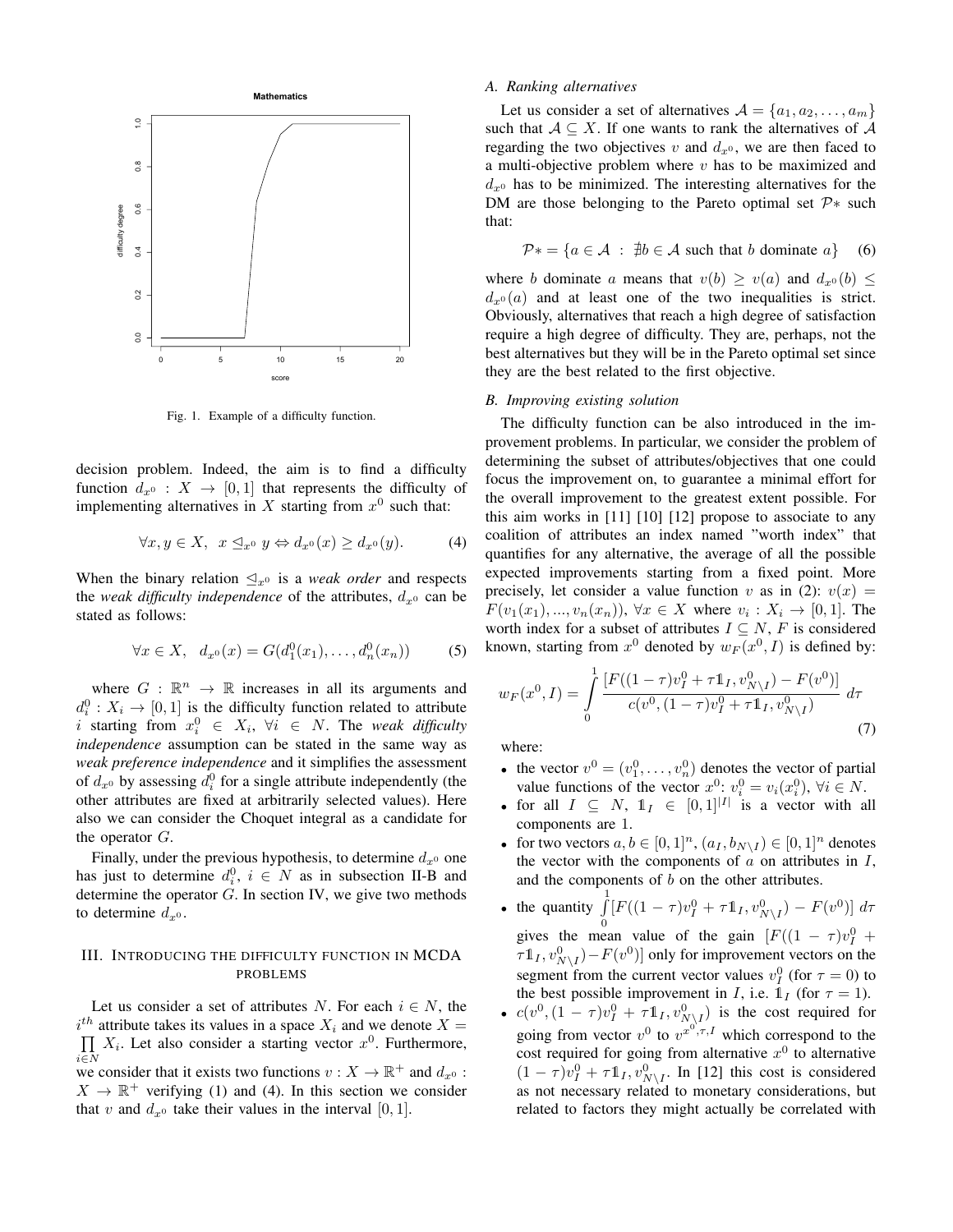risk appraisal, temporal requirements, resources availability, etc. This definition is close to the notion of difficulty introduced in this paper but modelled differently.

When replacing the cost function by the difficulty function, we obtain:

$$
w_v(x^0, I) = \int_0^1 \frac{[F((1-\tau)v_I^0 + \tau \mathbb{1}_I, v_{N \setminus I}^0) - F(v^0)]}{d_{x^0}(v^0, (1-\tau)v_I^0 + \tau \mathbb{1}_I, v_{N \setminus I}^0)} d\tau
$$
\n(8)

The worth index  $w_v(x^0, I)$  in (8) is a weighted mean of improvements on attributes of I starting from  $x^0$ . To each improvement  $[F((1-\tau)v_I^0 + \tau \mathbb{1}_I, v_{N\setminus I}^0) - F(v^0)]$  is associated a weight  $\frac{1}{d_{x0}(v^0,(1-\tau)v_I^0 + \tau \mathbb{1}_I, v_{N\setminus I}^0)}$ .

The easy improvement will have a high weight then they will contribute with a large gain.

#### IV. ASSESSING DIFFICULTY FUNCTION

Several techniques could be used to assess the difficulty function in the same way as for the value function in the multiattribute value theory case [1] for additive and multiplicative models. In this section, we present two examples for the case of non-additive model through an aggregation procedure using Choquet integral. The assessment in the first example consists in aggregating partial difficulty functions assuming their existence. Thus, only the fuzzy measure has to be identified. In the second example, we present the disaggregation procedure applied to a non-linear model. In such case, both the partial difficulty functions and the fuzzy measure have to be identified.

In the following we recall the definitions of a fuzzy measure and the Choquet integral.

A *fuzzy measure* [17]  $\mu$  over N is a set function from  $2^N$ to  $[0, 1]$  such that:

1) boundary conditions:  $\mu(\emptyset) = 0$  and  $\mu(N) = 1$ ,

2) monotonicity conditions:

$$
\forall K, T \subseteq N, \ K \subseteq T \Longrightarrow \mu(K) \le \mu(T)
$$

Fuzzy measures are necessary to define fuzzy integrals. The most known fuzzy integrals are Choquet integral and Sugeno integral [18].

The discrete Choquet integral of an alternative  $y = y$  $(y_1, ..., y_n) \in \mathbb{R}^{+n}$  *w.r.t* a capacity  $\mu$  is defined as follows:

$$
C_{\mu}(y) = \sum_{i=1}^{n} (y_{\sigma(i)} - y_{\sigma(i-1)}) \mu(\{\sigma(i), \sigma(i+1), ..., \sigma(n)\})
$$
\n(9)

where  $0 = y_{\sigma(0)} \leq y_{\sigma(1)} \leq y_{\sigma(2)} \leq ... \leq y_{\sigma(n)}$  ( $\sigma$  is a permutation over  $N$ ).

In the case of difficulty function (9) becomes as follows:

$$
\forall x \in X, \quad d_{x^0}(x) = C_{\mu}(d_1^0(x_1), \dots, d_n^0(x_n))
$$

#### *A. Direct assessment of a fuzzy measure*

Let us consider the introductory example of subsection II-A where a student has the scores  $x_i^0$  obtained in a first test (see Table II). Suppose that the student should improve his scores to obtain the scores  $x_i$ , the difficulty values associated are presented in Table II.

TABLE II STUDENT'S MARKS

| Course                   | <b>Mathematics</b> | Physics | literature |
|--------------------------|--------------------|---------|------------|
|                          | (m)                |         |            |
| test score $x^0$         |                    | 10      | 12         |
| score to obtain $x_i$    | 12                 | 14      | 18         |
| difficulty value $d_1^0$ | 0.9                | 0.6     | Ი.2        |
| linear model             |                    |         |            |
| coefficients $\omega_i$  |                    |         |            |

Suppose that the student wants to use (5) to assess the difficulty to obtain the score  $\sum_{ }^{3}$  $\sum_{i=1} \omega_i x_i = 12$  by improving his first score from  $x^0 = (8, 10, 12)$  to  $x = (12, 14, 18)$  in the second test. Considering a Choquet integral for  $G$  in  $(5)$ , we get:

$$
d_{x^0}(x) = C_{\mu^d}(d_1^0(x_1), \dots, d_n^0(x_n))
$$

where  $\mu^d$  is a fuzzy measure over  $\{m, p, l\}$ .

Suppose that the student tells us that:  $(r_1)$  it is somewhat easy for him to make an effort that could improve his score in literature, the effort becomes more difficult when it concerns mathematics or physics;  $(r_2)$  the difficulty change slightly when he has to work only a scientific subject compared to when he has to work literature and a scientific subject and;  $(r<sub>3</sub>)$  the effort is more difficult when he has to work both scientific subjects than only one. From this information, one can deduce the following constraints concerning  $\mu^d$ :

$$
r_1: \mu^d(\{m\}) \gg \mu^d(\{l\})
$$
  
\n
$$
r_1: \mu^d(\{p\}) \gg \mu^d(\{l\})
$$
  
\n
$$
r_2: \mu^d(\{m,l\}) \sim \mu^d(\{m\})
$$
  
\n
$$
r_2: \mu^d(\{p,l\}) \sim \mu^d(\{p\})
$$
  
\n
$$
r_3: \mu^d(\{m,p\}) \gg \mu^d(\{m\})
$$
  
\n
$$
r_3: \mu^d(\{m,p\}) \gg \mu^d(\{p\})
$$

The following example of  $\mu^d$  (see TABLE III) satisfies the constraints  $r_1$ ,  $r_2$  and  $r_3$ .

| <b>TABLE III</b>      |  |  |  |  |
|-----------------------|--|--|--|--|
| Fuzzy measure $\mu^d$ |  |  |  |  |

|         |           | $\{m\}$   | p'    | L           |
|---------|-----------|-----------|-------|-------------|
| $\mu^a$ |           | 5/8       |       | Ş           |
|         | $\{m,p\}$ | $\{m,l\}$ | p, l  | $\{m,p,l\}$ |
| $\mu^a$ | 7.5/8     | 5.5/8     | 5.5/8 |             |

Thus, one can determine the difficulty to obtain the scores  $(12, 14, 18)$  from the scores  $(8, 10, 12)$ :  $d_{x^0}(12, 14, 18) = \frac{6.1}{8}$ .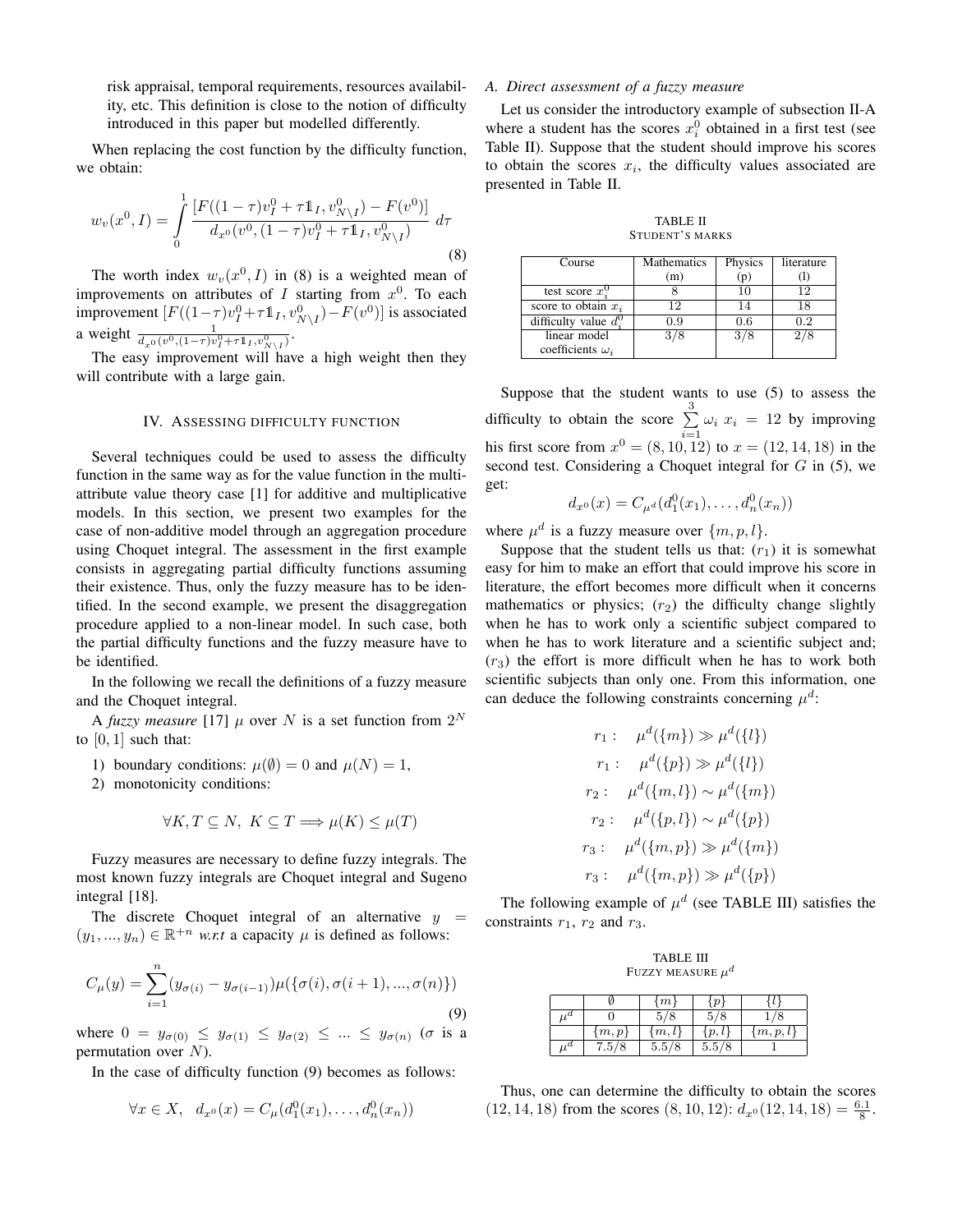The fact that the student decides to make the greatest improvement in literature makes the global improvement feasible but requiring a high effort.

#### *B. Disaggregation procedure*

A disaggregation procedure [19] is a procedure which is close to techniques used in machine learning. It assumes a model for the operator to determine, e.g. weighted average, Choquet integral, and then based on information provided by the DM it tries to identify the parameters of the model fitting with this information.

We consider a disaggregation procedure based on MAC-BETH procedure of questioning [16] and its extension to nonadditive model [4]. An important issue when aggregating value from several attributes using Choquet integral is to ensure commensurateness. For this aim, in the MACBETH procedure it is assumed that the DM is able to identify for each attribute i two reference levels:

- the reference level  $\mathbf{1}_i^d$  in  $X_i$  considered as totally difficult to implement starting from  $x^0$ , even if more difficult elements could exist:  $d_i(1_i^d) = 1$ .
- the reference level  $\mathbf{0}_i^d$  in  $X_i$  considered as totally easy to implement starting from  $x^0$ , even if more easier elements could exist:  $d_i(\mathbf{0}_i^d) = 0$ .

Note that the exponent d in the notations  $\mathbf{1}_i^d$  and  $\mathbf{0}_i^d$  is used to make distinction between difficulty and satisfaction. If necessary, in case of satisfaction the notations are  $\mathbf{1}_i^v$  and  $\mathbf{0}_i^v$ .

Let us consider a set  $A$  of alternatives. Each alternative  $a \in A$  has n partial scores on n attributes. To determine  $d_{x0}(a)$ as in (5), one need to determine  $\mu^d$  and  $d_i^0(a_i)$ ,  $i \in N$ .

To make as easier as possible the comparisons, the DM could be asked to compare the difficulties of close alternatives. For instance, on one hand, to obtain  $\mu^d$ , the DM compares alternatives  $(\mathbf{1}_I^d, \mathbf{0}_{I^c}^d)$  to  $(\mathbf{1}_J^d, \mathbf{0}_{J^c}^d)$ , for  $I, J \subset N$ , i.e.  $\mu^{d}(I) = C_{\mu^{d}}(\mathbf{1}_{I}^{d}, \mathbf{0}_{I^{c}}^{d})$ . On the other hand, to obtain  $d_{i}^{0}(a_{i}),$ the DM compares alternatives  $(\mathbf{1}_1^d, ..., \mathbf{1}_{i-1}^d, a_i, \mathbf{1}_{i+1}^d, ..., \mathbf{1}_n^d)$  to  $(1_1^d, ..., 1_{i-1}^d, b_i, 1_{i+1}^d, ..., 1_n^d)$  for  $i \in N$ ,  $a, b \in A$ . Note that to facilitate comparisons, several attributes are fixed to the same values in both comparisons.

From these comparisons two linear programs are obtained as in MACBETH procedure where the decision variables are the parameters to determine.

Note that in the case where a human decision-maker provides these preferences, one has to consider small numbers of criteria and alternatives. More then 10 criteria requires comparing at least 55 examples, i.e., alternatives, to expect capturing interactions between criteria.

#### V. CASE STUDY

Let us consider an illustrative example where two entities play two different roles. On the one hand, the role of candidates is played by different student profiles aiming to integrate a high school. On the other hand, the role of DM is played by two heads of two different high schools. To simplify, we consider only three test scores concerning three different

subjects: Mathematics (m); Physics (p) and; Literature (l). Each head of a high school has his own preferences concerning the student profiles. The head of the first high school (HS1) prefers the students with the best general average mark while the head of the second high school (HS2) prefers students with good scientific background but also with a homogeneous profile, i.e., who have not neglected to work literature.

The student who wants to maximize his chance of success to integrate the HS1, will have an interest in working hard on the subjects with the highest coefficients in order to get the best average score. In the contrast, the student who wishes to integrate HS2 will have an interest in working on the subjects where he is weak otherwise a bad score, for example 4/20, in literature is not compensable regarding the preferences of this school.

These two examples of preferences illustrate the idea that, depending on the strategy in place, the improvement decision will not be the same (the optimum will not be the same). Improvement only becomes meaningful when the objectives and priorities are made explicit through a preferences model.

In this case study we propose to help a student to decide which subjects he should improve to guaranty a large gain considering the school that he wants to integrate and his difficulties to improve his scores.

#### *A. Preferences representation*

We express the preferences model of HS1 using an additive model considering that mathematics and physics have the same weight and they are more important than literature (see TABLE IV). Concerning HS2, we consider two rules to express its

TABLE IV PREFERENCES MODEL OF HS1

preferences model.  $(r p_1)$  the difference between the preference given to a good student in mathematics and physics and the preference given to a good one only in mathematics or in physics is very small;  $(rp_2)$  preference is given to students who are both good in science and in literature. An example  $\mu^v$  of fuzzy measure respecting these rules is given in TABLE V.

TABLE V PREFERENCES MODEL OF HS2

|         |                       | $\{ma\}$    | $\boldsymbol{\eta}$ |         |
|---------|-----------------------|-------------|---------------------|---------|
| $\mu^v$ |                       | $\bullet$ , |                     |         |
|         | $\lfloor m,p \rfloor$ | m, l        | p,<br>ı             | m, p, l |
| $\mu^v$ |                       |             |                     |         |

#### *B. Difficulty representation*

Let us now consider that the students did a first test in the middle of the year and they have the second half of the year to improve their bad results. In this case the difficulty of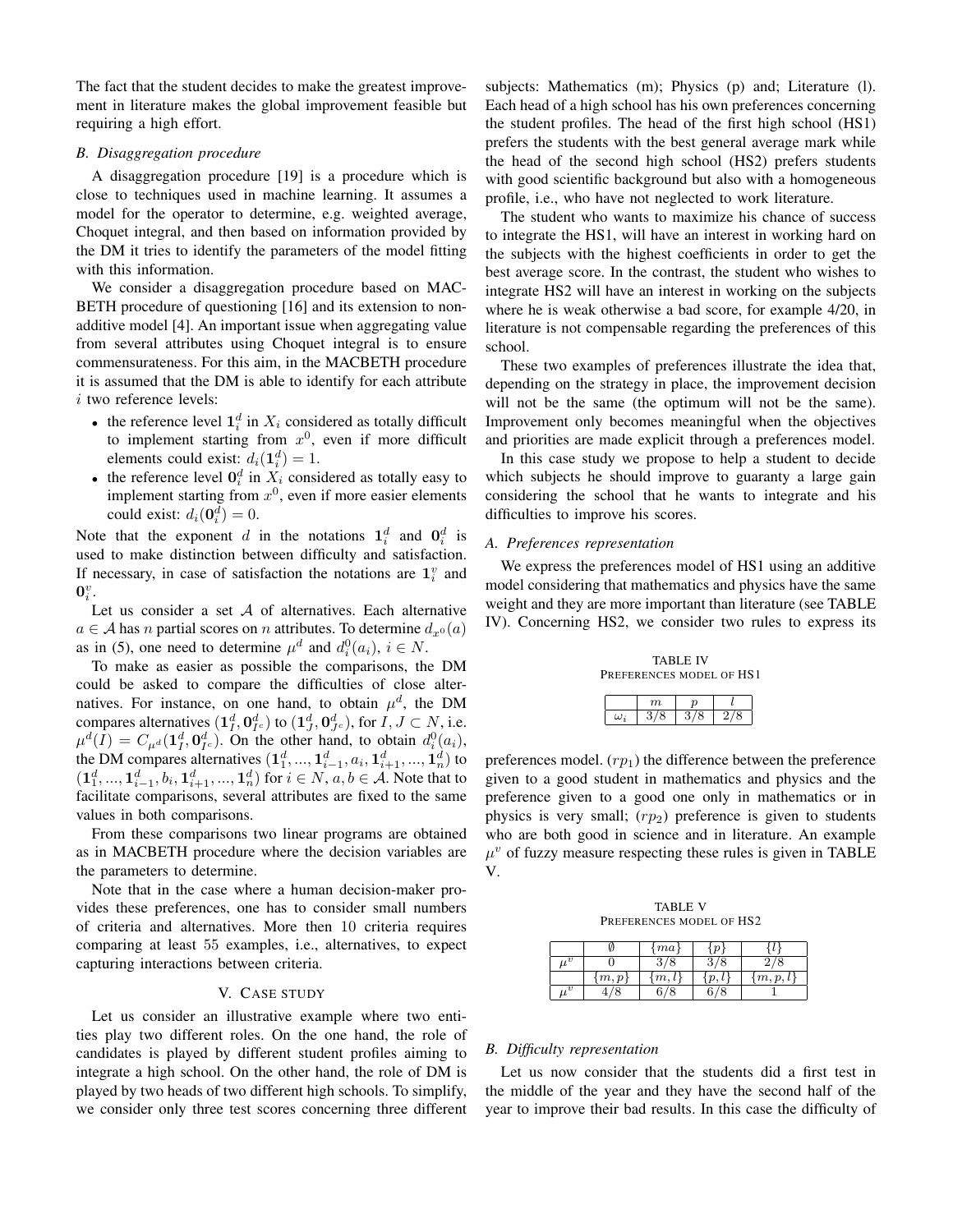improvement has to be taken into account. Indeed, a student will necessarily considers his ability to do better (or not) in a subject that he has already missed in the first test. Not every improvement represents the same effort for him. If having obtained 08/20 in mathematics is already lucky for a student, he probably has no interest in betting on an improvement in his score in mathematics.

Moreover, if the grade to be raised is 02/20 or 08/20 in a subject that the student knows not to master completely, the challenge is not the same in two different situations: 1) the score 02/20 could appear as a severe sanction which would not reflect his real level and gaining ten points would seem like an accessible objective. 2) the score 08/20 is the true value of the student in the subject throughout the year, it is unlikely that the second test in this subject will allow to gain a lot of points. Thus, the difficulty of the task, the ability to do better, the probability of success, the ratio of profit to effort, also come into play in the choice of what subjects to improve.

Suppose that the scores of the first test are  $x^0 = (8, 10, 12)$ , an example of the three difficulty functions on each attribute are given in Fig. 2. These functions are Gaussian functions with:

$$
d_i^0(x_i) = \begin{cases} 0 \text{ if } x_i \le x_i^0 \\ exp(-\frac{(x_i - x_i^e)^2}{20}) \text{ if } x_i^0 < x_i \le x_i^e \\ 1 \text{ if } x_i > x_i^e \end{cases}
$$

where  $x_1^e = 12$ ,  $x_2^e = 15$  and  $x_3^e = 20$  which means that  $d_i^0$  increases between  $x_i^0$  and  $x_i^e$  and reaches 1, i.e. total difficulty, when the score is 12 in mathematics, 14 in physics and 20 in literature. We consider the fuzzy measure  $\mu^d$  given in TABLE III to aggregate these difficulty functions.



Fig. 2. Difficulty function of the three subjects.

#### *C. The worth index*

In this subsection we use the worth index defined in the subsection III-B to determine the subjects that the student should improve first to get the best overall improvement taking into account his difficulties.

Considering the preference model  
\nof HS1, we have for 
$$
I = \{m\}
$$
:  
\n
$$
w_v(x^0, \{m\}) = [\omega_1.(20 - x_1^0)] \int_0^1 \frac{\tau d\tau}{d_{x^0}(x^{x^0}, \tau, I)}
$$
\n
$$
= 4.5 \int_0^1 \frac{\tau d\tau}{C_{\mu d}(d_1^0(8.(1-\tau)+20.\tau), d_2^0(10), d_3^0(12))}
$$
\n
$$
= \frac{4.5}{\mu^d(\{m\})} [\int_0^1 \frac{\tau d\tau}{exp(-7.2 (\tau - \frac{1}{3})^2)} + \frac{4}{9}]
$$
\n
$$
= 7.2 \int_0^{1/3} \frac{\tau d\tau}{exp(-7.2 (\tau - \frac{1}{3})^2)} + 3.2
$$
\n
$$
= 3.66
$$

In the case of the preference model of HS2, we have: 1

$$
w_v(x^0, \{m\}) = \int_0^1 \frac{[C_{\mu^v}(8.(1-\tau)+20.7,10,12)-C_{\mu^v}(8.10,12)]}{C_{\mu^d}(d_1^0(8.(1-\tau)+20.7), d_2^0(10), d_3^0(12))} d\tau
$$
  
\n
$$
= \int_0^{1/6} \frac{3.7 d\tau}{\mu^d(\{m\}) \exp(-7.2 (\tau - \frac{1}{3})^2)}
$$
  
\n
$$
+ \int_{1/6}^{1/3} \frac{[6.7-0.5] d\tau}{\mu^d(\{m\}) \exp(-7.2 (\tau - \frac{1}{3})^2)}
$$
  
\n
$$
+ \int_1^1 \frac{4.5.7 d\tau}{\mu^d(\{m\})}
$$
  
\n
$$
= 3.58
$$

This result shows that the student who is in this situation has more interest to improve his score in mathematics when he wants to integrate HS1 than when he wants to integrate HS2. The following tables VI and VII give the worth index of all subsets of  $N$  for the two preferences models. As we can see in these two tables, the student obtains the same and large added worth with both preference models if he improves his score in Literature. With the preference model of HS1, the student has a possibility to obtain a better added worth when improving literature than when improving all the subjects. While with the second model of HS2, he has two other possibilities: improving Mathematics and Literature or improving Physics and Literature.

TABLE VI THE WORTH INDEX WITH THE PREFERENCES MODEL OF HS1

|            |           | $\{m\}$            | $\boldsymbol{p}$ | ı           |
|------------|-----------|--------------------|------------------|-------------|
| $w_v(x^0)$ |           | 3.66               | 3.2              | 17.87       |
|            | $\{m,p\}$ | $\{m,l\}$          | $\{p, l\}$       | $\{m,p,l\}$ |
| $w_v(x^0)$ | $^{4.53}$ | $\hphantom{0}4.96$ | $^{4.61}$        | 5.4         |

TABLE VII THE WORTH INDEX WITH THE PREFERENCES MODEL OF HS2

|            |           | $\{m\}$   | $\{p\}$   |             |
|------------|-----------|-----------|-----------|-------------|
| $w_v(x^0)$ |           | 3.58      | 3.62      | 17.87       |
|            | $\{m,p\}$ | $\{m,l\}$ | $\{p,l\}$ | $\{m,p,t\}$ |
| $w_v(x^0)$ | 3.61      | 5.37      | $5.62\,$  | 5.26        |

The idea of this illustrative example, is to show that the student who has great difficulties in mathematics will not